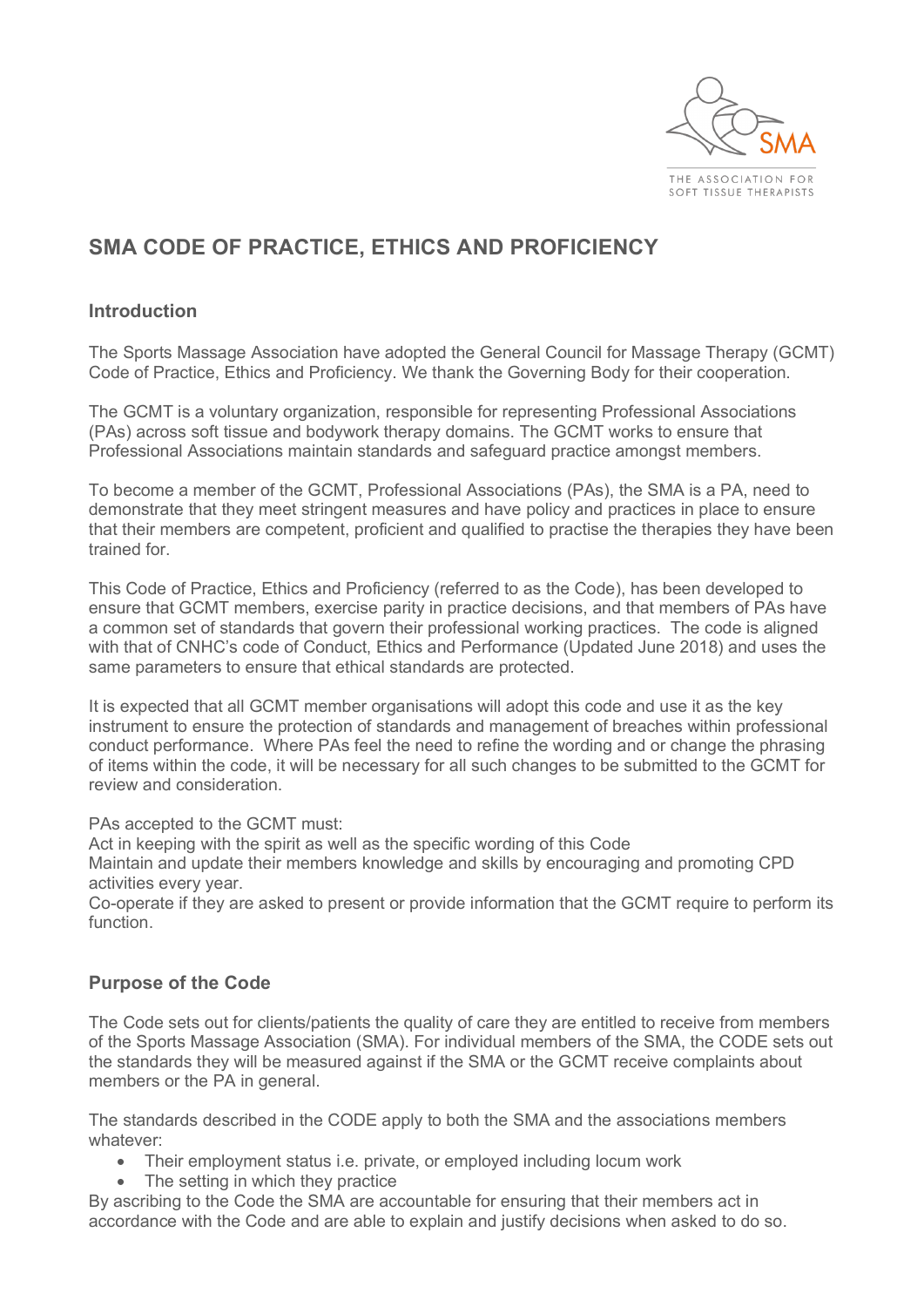We and our collective members have a duty to protect the health and wellbeing of their clients/patients.

To do this we/they must engage in "Evidence Based practice". This includes, but is not limited, to:

- Best available research evidence
- Clinical expertise
- Patient values

(Cited in the CNHC Code, taken from Sackett D, et,al., Evidence Based Medicine: How to Practise and Teach "EBM", 2000).

The SMA must ensure that their members keep to the following principles. They must:

- Respect clients'/patients' dignity, individuality and privacy
- Respect clients'/patients' rights to be involved in decisions about their care
- Justify public trust and confidence by being honest and trustworthy
- Provide a good and appropriate standard of practice and care
- Protect clients/patients and colleagues from risk and harm
- Co-operate and potentially collaborate with colleagues from their own and other professions.

The Code aims to be a resource for PAs and its members, irrespective of the context in which they practice and operate.

The law does not define or dictate the scope of practice for complementary and soft tissue therapists. Nor is it the purpose of this code to do so. By meeting the requirements of the Code the SMA and our members will safeguard standards and deliver a standard of care that will promote client/patient health and wellbeing and protect clients/patients from harm.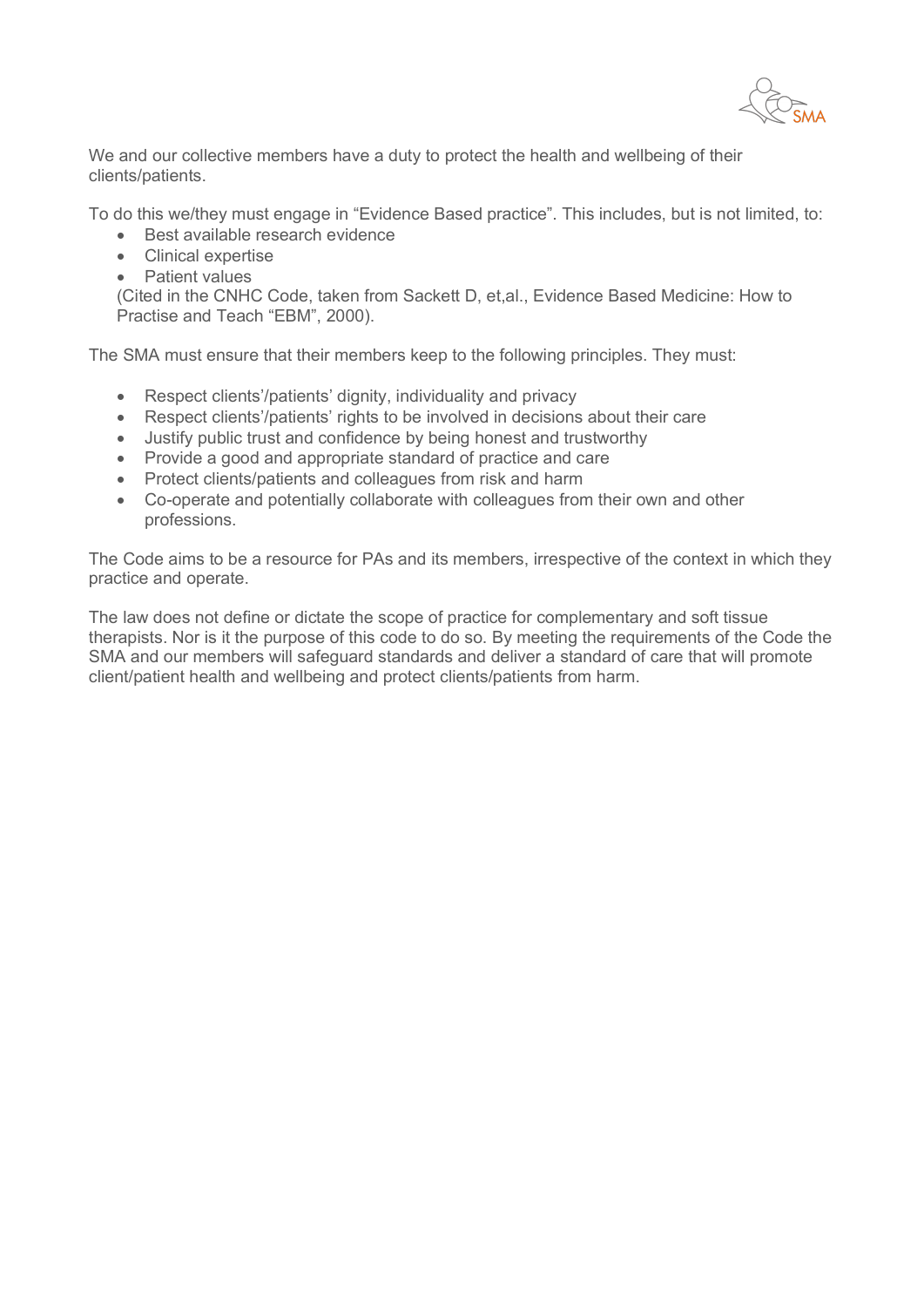

## **SMA CODE OF PRACTICE, ETHICS AND PROFICIENCY**

*(NB.Bracketed sections show the relevant alignment with the CNHC code)*

## **Professional Conduct** (D1-2, E1-8)

The SMA and our members must:

- 1.1. Represent their qualifications honestly, including their educational achievements and professional affiliations and will provide only those services they are qualified to perform.
- 1.2. Be aware of cautions and contraindications for massage and bodywork and refrain from treatment where appropriate.
- 1.3. Acknowledge the limitations of their practices and refer clients/patients/users on to the appropriate health professionals when necessary.
- 1.3.1. Act in the clients'/patients' best interests when assessing them, making referrals, or providing or arranging care.
- 1.3.2. Refrain from asking, or accept, any inducement, gift or hospitality which may affect, or be seen to affect, the way you treat or refer clients.
- 1.3.3 Not offer such inducements to colleagues.
- 1.4. Provide treatment only where there is reasonable expectation that it will be advantageous to the client/patients/users.
- 1.5. Consistently maintain and improve their professional knowledge, developing a portfolio of education which meets the requirements of their professional organisation.
- 1.6. Conduct their business and professional activities with honesty, integrity, and respect the views and beliefs of their clients/patients/users in regard to gender, ethnic origins, cultural background, sexuality, lifestyle, age and social status.
- 1.7. Refrain from unjust discrimination or criticism against clients or other healthcare professionals. They must seek to maintain good relationships and co-operate with other health care professionals.
- 1.8. Ensure that clients/patients/users have an understanding about what is involved in their treatment and that voluntary informed consent is obtained either verbally or in a written form prior to treatment commencing or during treatment.
- 1.9. Respect the client/practitioner relationship, the confidentiality of the client and endeavor to foster and maintain trust at all times.
- 1.10. Respect the clients' right to refuse or terminate treatment at any time, regardless to prior consent given.
- 1.11. Members may exercise the right to refuse treatment to any person, or part of the body, for just and reasonable cause.
- 1.12. Respect the clients/patients/users right to confidentiality.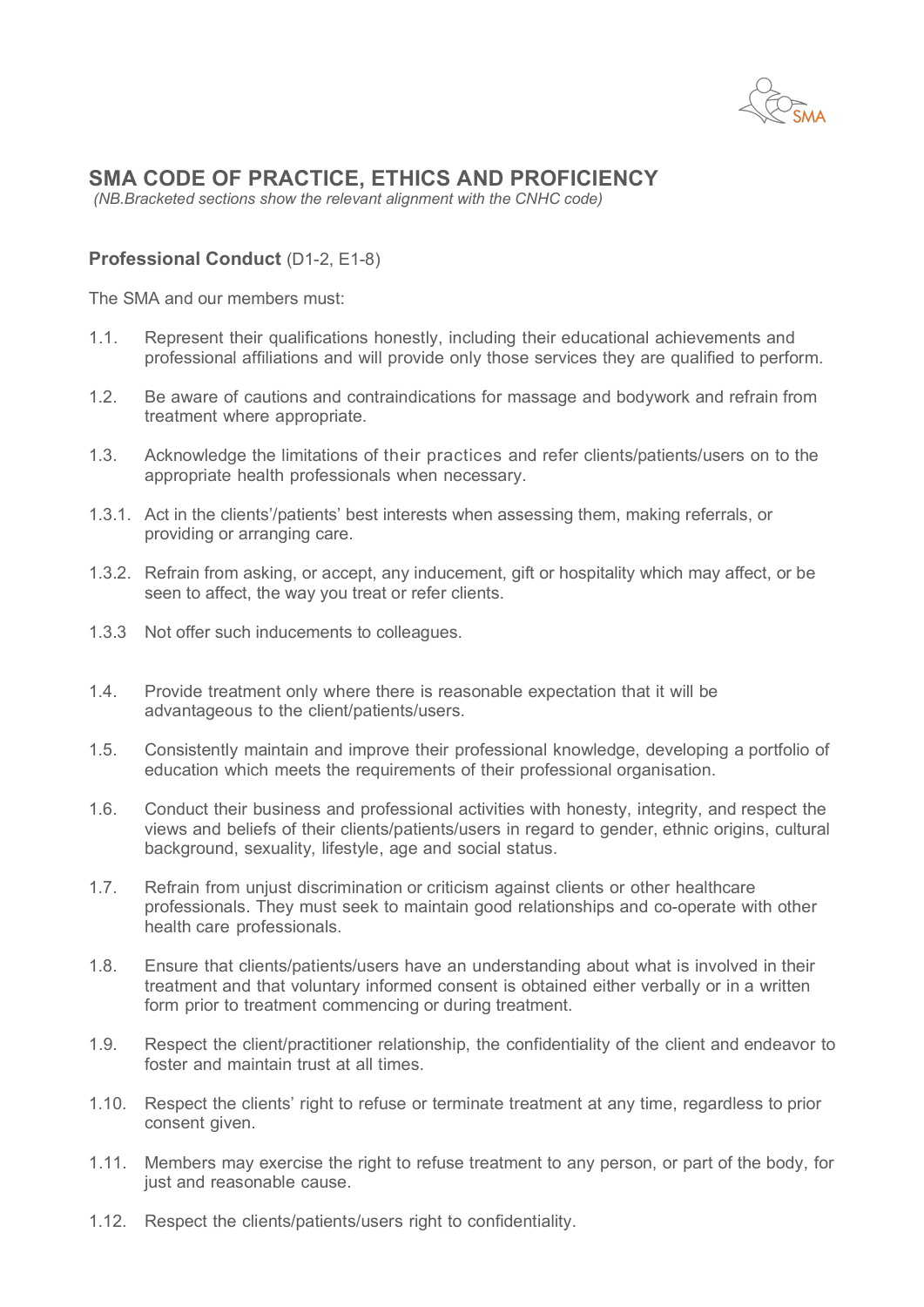

1.13. Any SMA member undertaking research must adhere to the Code of Ethics and Standards laid down by the GCMT Education Research Committee.

#### **The Practice Environment**

- 2.1. Member practitioners/therapists should be sensitive to a clients/patients/user's modesty at all times and provide appropriate draping and treat in a way that ensures their comfort and privacy. Also, to be sensitive to any special needs e.g. language difficulties, disability or if they wish a companion to be present.
- 2.2. Physical examinations or treatments of children under the age of 16 must be in the presence of a parent or guardian unless written assent has been given.
- 2.3. Where a client is already receiving medical treatment for their presenting condition, treatment should not be commenced without prior consent from the respective practitioner.
- 2.4. Provide information (if requested, and in accordance with GDPR guidelines) to other health professionals
- 2.5. Report all notifiable disease states according to applicable laws.
- 2.6. Ensure by means of continuous update of information and training, a level of competence consistent with the highest standards of the profession.
- 2.7. Maintain a portfolio of continuing professional development.
- 2.8. Abstain from any claim or statement misrepresenting the therapeutic benefits of massage and bodywork.
- 2.10. A practitioner/therapist should at all times maintain the correct appearance, behavior and conduct expected of the professional person; any abuse of alcohol, drugs, or good order is deemed to be a serious offence against this code. A practitioner should not practice if illness, physical or mental, affects their practice.
- 2.11. A Member of the SMA may not:
	- Address or refer to an assistant as "Nurse" unless the person referred to holds a nursing  $\mathbf{L}$ qualification in the country in which the practitioner is operating a clinic.
	- $\mathbf{H}_{\mathbf{r}}$ Call himself/herself "Doctor" unless they hold a recognized medical qualification in the country in which the Member is practicing or use titles that do not reflect qualifications or are statutory regulated such as: Sports Massage Therapist, Physiotherapist, Sports Therapist, Osteopath, Chiropractor, Bowen Therapist, Sports Rehabilitator
	- $III.$ Undertake to attend women in childbirth or treat them 10 days thereafter without permission from the healthcare professional unless they hold an appropriate qualification in midwifery or have specialized and have proof of competency in pregnancy and labor massage.
	- $IV_{-}$ Knowingly apply massage therapy to a person who is already receiving similar medical treatment for the same condition without the respective practitioner's
	- Carry out any massage on a client/patient/user who has already received similar V. treatment for the same condition from another practitioner unless the client has, of his/her own volition, decided to abandon the original practitioner's treatment.
- $VI.$ Treat animals without express permission from a veterinary surgeon and without appropriate qualifications.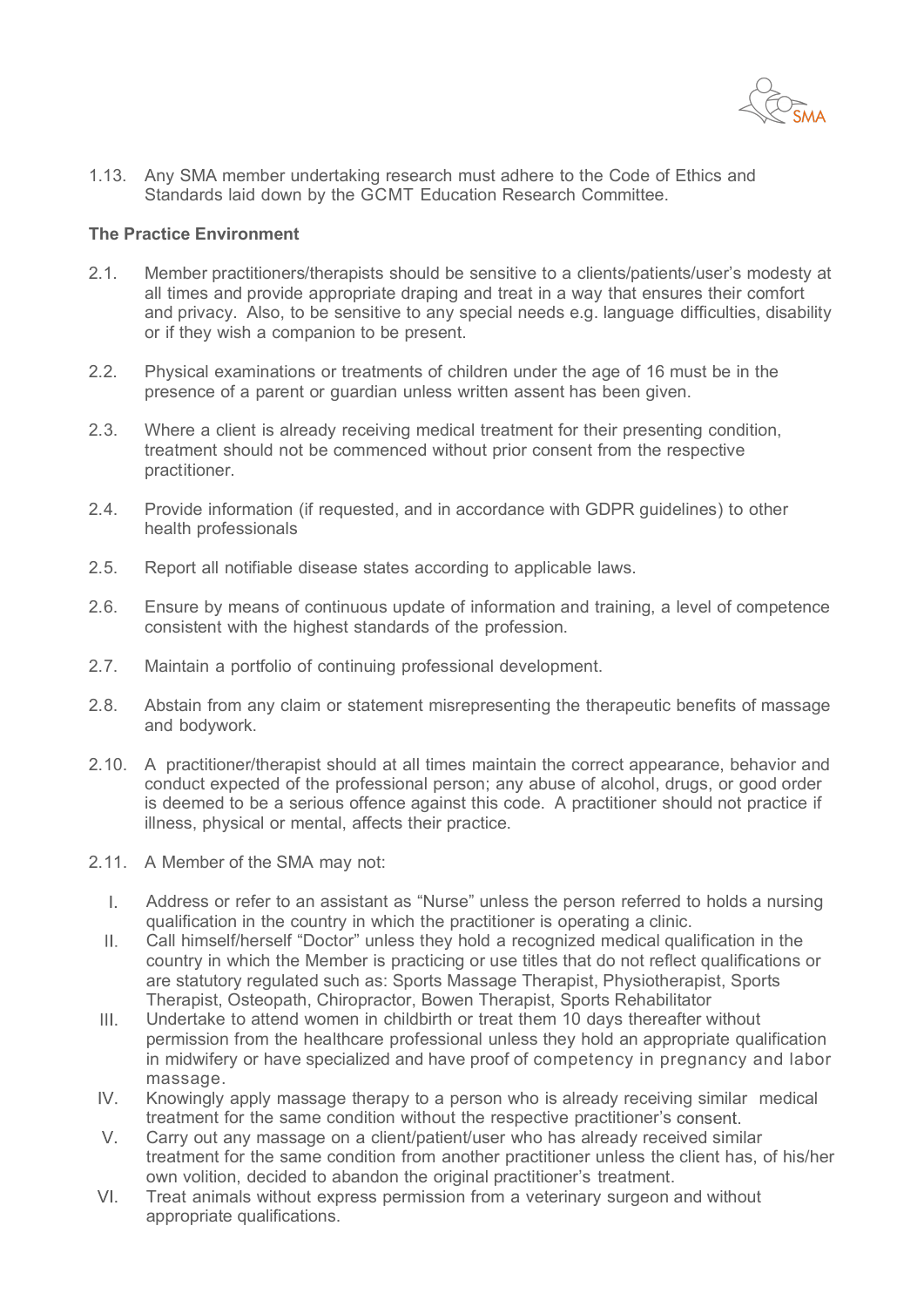

## **Records and Data Protection (A7-A10)**

The SMA and our members must comply with all applicable data protection laws.

- 3.1. The General Data Protection Regulation 2016 and the Data Protection Act 2018 set out the requirements for handling and processing personal data and 'special category' data. (Special category data used to be known as 'sensitive personal data'.)
- 3.2. Personal data is any data that relates to an individual who can be directly or indirectly identified, in particular by referring to an 'identifier' (for example, a name or identification number). Special category data includes information about racial or ethnic origin, political opinions, religious or philosophical beliefs, membership of a trade union, physical or mental health or condition, sexual life or sexual orientation, and genetic and biometric data processed for the purpose of identifying a person. Personal data that relates to criminal convictions and offences is no longer included within the definition of sensitive personal data, but similar additional safeguards apply to its processing.
- 3.3 Processing personal data includes, but is not limited to: holding, obtaining, recording, using and disclosing information.
- 3.4 The General Data Protection Regulation 2016 and the Data Protection Act 2018 apply to all forms of media, including paper and images. They apply to confidential client information but are far wider in their scope. For example, they also cover personnel records and opinions about an individual.
- 3.5 The General Data Protection Regulation 2016 introduces more detailed transparency and information-giving requirements, as well as data subject rights. The data subject rights include, for example, the right to be forgotten, the right to access personal data, and the right to have data corrected and erased. You should have privacy policies in place to communicate these effectively to clients.
- 3.6 Under the Data Protection (Charges and Information) Regulations 2018, every organisation or sole trader that processes personal information must pay a data protection fee to the Information Commissioner's Office (ICO). They do not have to do this if all the processing of personal data they do is exempt under the Regulations.
- 3.7 The Privacy and Electronic Communications (EC Directive) Regulations 2003 set rules about sending marketing and advertising electronically (for example, by fax, email, instant message or text). You will need to make sure you comply with these rules when you contact clients by electronic means for marketing purposes (for example, when sending a newsletter). Any electronic marketing communications should only be sent to a client if the client: a) has consented to this (and this consent needs to meet the General Data Protection Regulation 2016 consent requirements), or b) was given the opportunity to opt out each time a communication is sent.

Professional Associations (PAs/The SMA) must ensure that their members:

- 1. Effectively protect personal information against improper disclosure.
- 2. Do not disclose information about a client including the identity of the client either during or after the lifetime of the client, without the consent of the client or the client's legal representative.
- 3. Understand that anyone to whom personal information is disclosed is given to
- 4. them in confidence and that they must respect this.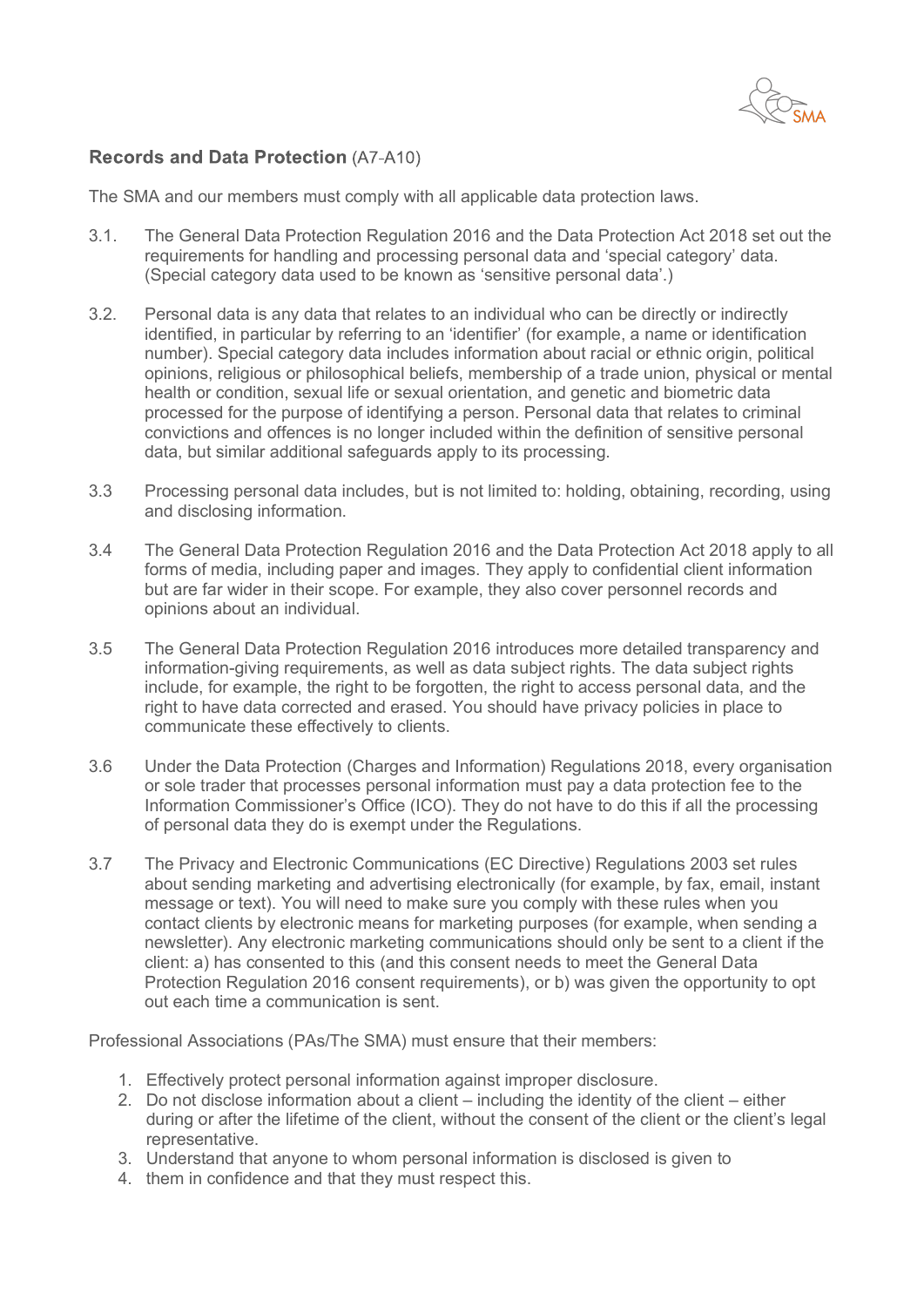Personal information MUST BE DISCLOSED in the public interest only when:

- a. you are satisfied that identifiable data is needed for the purpose, or
- b. it is not practicable to anonymise the data.

If you do make the decision to disclose personal information you must, in each case:

- a. tell the client beforehand, if it is reasonably practical
- b. make clear to the client what information you will disclose, the reason for the disclosure
- c. and the likely consequences of the disclosure
- d. disclose only what is relevant
- e. make sure that the person or organisation you give the information to holds it on the
- f. same terms as those that you are subject to.

When you disclose confidential information you must:

- a. record in writing the reasons for the disclosure, to whom it was made, the date of
- b. disclosure and the way in which it was made (for example, written, oral)
- c. record in writing the information disclosed and the justification for the disclosure
- d. if the client/patient is not told before the disclosure takes place, record in writing the reasons why it was not reasonably practical to do so

It is important that the consent is freely given, which means you cannot rely on pre-ticked opt-in boxes. You will also need to make sure this is covered in your privacy policy and that you have systems and processes in place which allow you to record the consent and any opt-out requests.

- 4.1. Members should maintain up-to-date records of all clients in regard to medical history, presenting complaint, assessment and procedures performed. This should follow the data protection guidance listed above.
- 4.2. The record keeping process should be as transparent as possible, and clients should be made aware that records are being kept.
- 4.3. All records should be kept according to the 8 principles of the Data Protection Act (1998, . (Full explanations regarding ach principle identified below can be found at: www.ico.org.uk)

These state that data must be:

- i) fairly and lawfully processed
- ii) processed for limited purposes
- iii) adequate, relevant and not excessive
- iv) accurate
- v) not kept for longer than is necessary
- vi) processed in line with your rights
- $vii)$ secure
- viii) not transferred to countries without adequate protection.
- 4.4. Where a practitioner works as a part of a group practice or clinic, members should ensure that the practice or clinic is registered under the Data Protection Act (1998) where appropriate.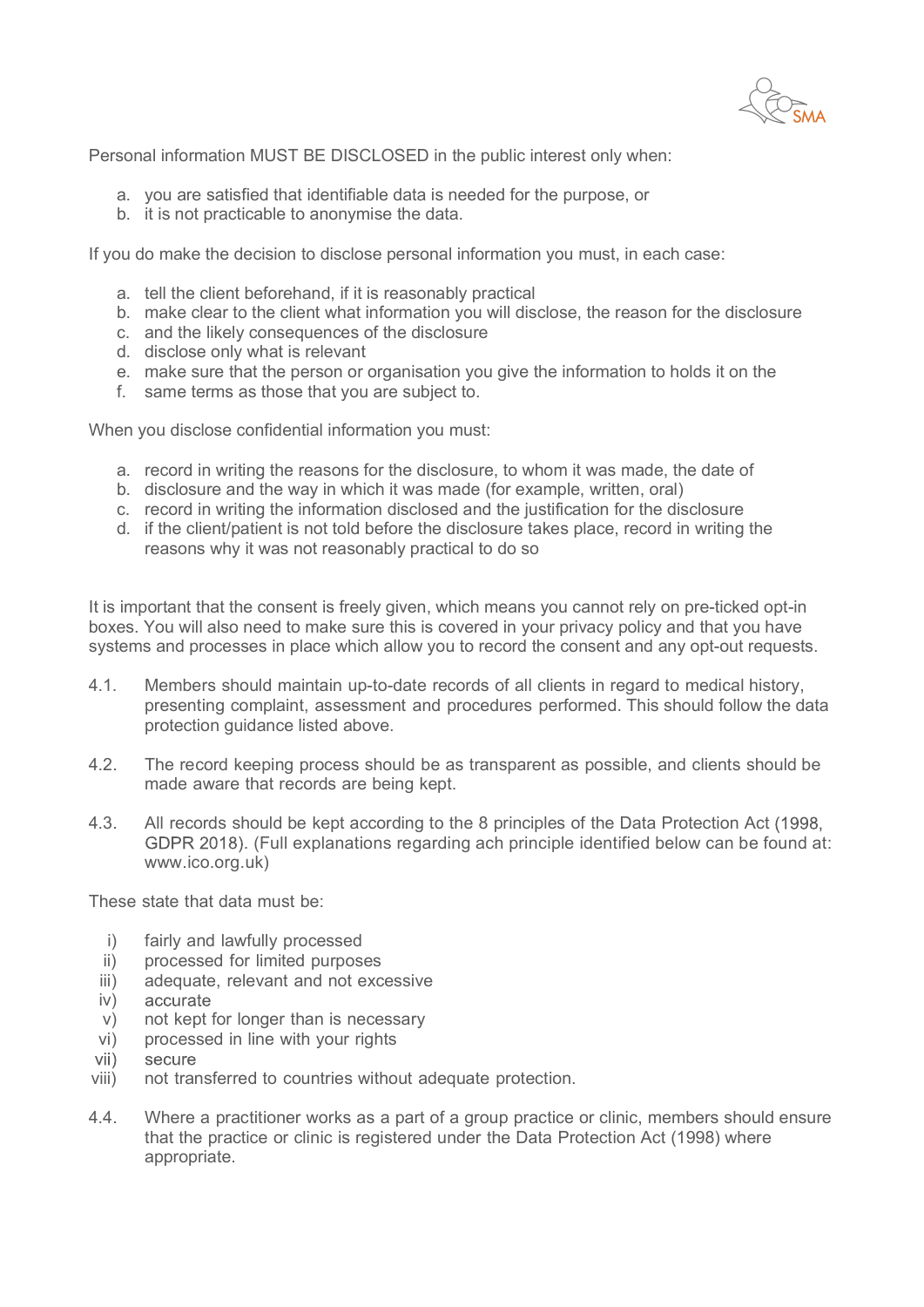

- 4.5. Records must be kept in a secure place, adequately safeguarded and not accessible to third parties. Computerised records must be kept secure from unauthorised access. Members of PAs are advised to seek advice relating to the requirement to register under the Data Protection Act where client records are computerized (registration information is available at: www.ico.org.uk).
- 4.6. Practitioners should safeguard the confidentiality of all client/patients/users information. Disclosure to third parties, including other healthcare professional should be only with the client's written permission. (Where information is disclosed to other parties, advice should be sought relating to the requirement to register under the Data Protection Act. Where card payments are taken by individuals not covered by a group Data Protection Registration, it is recommended that advice is sought relating to the requirement to register.)
- 4.7. Client/patients/users records need to be kept for seven years, in the case of children for 5 years after their 21st birthday, for terminally or seriously ill clients/patients/user's records should be retained indefinitely.

The sections listed below provide further quidance on personal and practice area

#### Personal

- 4.8. Practitioners must hold and maintain a current first aid certificate. (Minimum level "Appointed Persons").
- 4.9. Practitioners must hold professional and public liability insurance cover.

#### **Premises**

- 4.10. Treatment areas must be hygienic, safe and equipped to clinical standards. Any couch used must have an adequate working weight for the client and techniques used.
- 4.11. Treatment rooms and public areas all must comply with current health and safety regulations. Staff facilities and public areas (waiting rooms, hallways, stairs, toilet facilities etc.) must also comply with current health and safety regulations.

#### **Advertising**

- 4.12. Any advertising must be legal, decent, honest, truthful and in accordance with the Advertising Standards Agency requirements.
- 4.13. Advertisements must not abuse the trust of existing or potential clients/patients/users or exploit their lack of knowledge or make claims of cure.
- 4.14. They must be of good character and not bring the profession into disrepute.

#### **Stationary and Other Products**

4.15. Professional letterheads should be of good quality and print.

#### **Publications**

4.16. Nothing may be published in the name of the SMA or GCMT without prior agreement.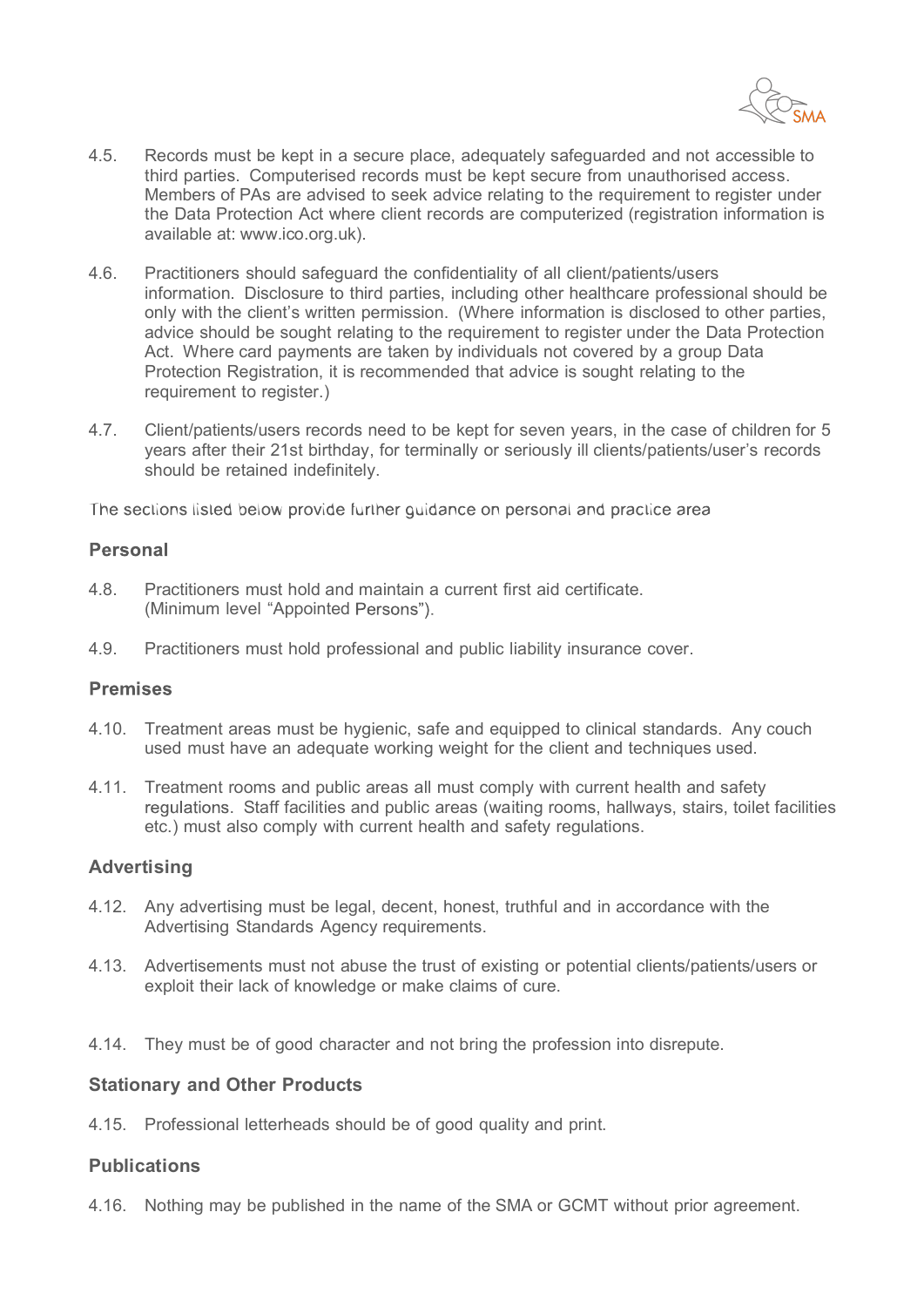

## **APPENDIX 1**

## **Supplementary Information – Use the information below to help guide the purpose and interpretation of the criteria within the Code.**

#### **Establishing consent**

You must get consent from the client, or someone able to act on their behalf, before you assess or care for them. Clients' consent must be voluntary. That is, they must not be under any form of pressure or undue influence from you, other healthcare practitioners, family or friends.

#### **Guidance**

- 1. Consent and communication
- a) Consent is not a 'one-off' exercise. It is a continuing process and needs effective and ongoing communication with clients/patients. Consent may be established in a number of ways such as: written, verbal or implied. It is advisable to have written consent prior to treatment however, this may not always be practical so if verbal consent is given, this needs to be reflected in the client record. The third type of consent is implied and refers to an understanding regarding the nature of treatment for example, a client presenting for a massage may realise that certain items of clothing need to be removed. In all cases it is important that the practitioner provides explanation and guidance regarding the treatment and treatment procedures.
- 2. Consent of adults weighing up capacity to understand
	- a) No one else can make a decision on behalf of an adult who has the capacity to do so.
	- b) A person has capacity if they can understand, remember, use and weigh up the information needed to make a decision, and can communicate their wishes.
	- c) It should always be assumed that adults have the capacity to make a decision unless it is shown to be otherwise. If you have any doubts, ask yourself: 'Can this client/patient understand and weigh up the information needed to make this decision?'
	- d) Unexpected decisions do not prove the client/patient is incompetent but may mean there is a need for more information or explanation.
	- e) If a client/patient with capacity does not make a decision, then their consent is not valid. If a client/patient refuses to receive information, it is good practice to record this. You should not withhold information for any reason.
	- f) Capacity is 'decision specific'. A client may lack capacity to take a particular complex decision but be quite able to make more straightforward decisions.
- 3. Deciding if a client/Patient lacks capacity
	- a) Before making a judgment that a client/patient lacks capacity, you should have taken all reasonable steps to help the client/patient to make their own decisions, using the help of people close to the client if appropriate.
- 4. A client/patient will lack capacity to consent to a particular intervention if he or she is unable to:
	- a) understand and remember information relevant to the decision, especially about the consequence of having or not having the intervention in question or
	- b) use and weigh up this information in coming to a decision.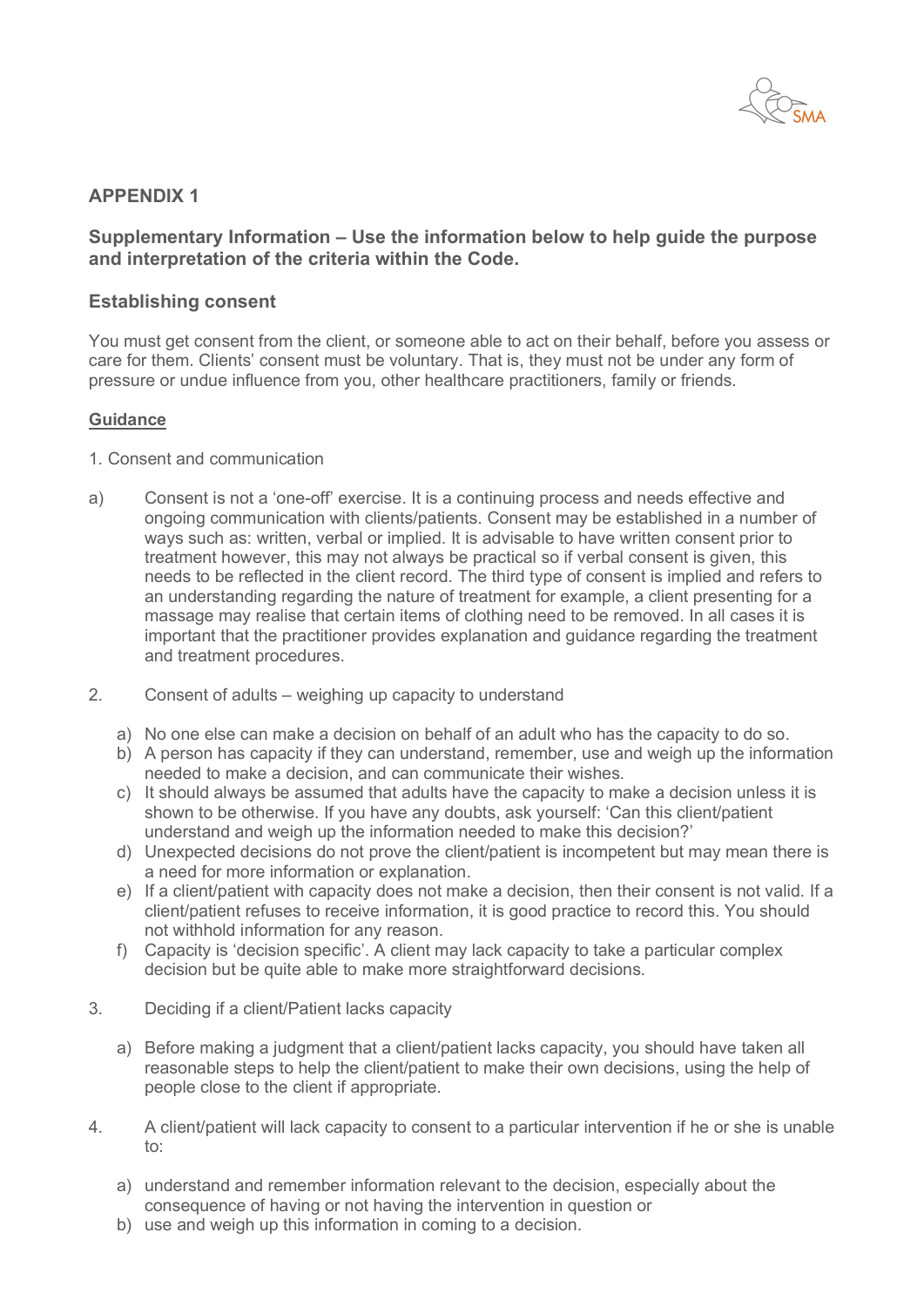

5. Someone with parental responsibility should give written consent on behalf of a child under the age of 16. The Children Act 1989 (as amended) lists the people who may have parental responsibility.

These include:

- a) the child's parents, if they were married at the time of conception or birth
- b) the child's mother, but not the father, if they were not married at the time of conception or birth (even if they later marry), unless the father has acquired parental responsibility through one of the following: becoming registered as the child's father; a court order; a parental responsibility agreement
- c) the child's legally appointed guardian
- d) a person in whose favour the court has made a residence order about the child
- e) a local authority named in a care order for the child
- f) a local authority or authorised person that holds an emergency protection order for the child.
- 6. At age 16 a young person can be treated as an adult and can be presumed to have the capacity to give consent for themselves. (This is the position in England, Northern Ireland, Scotland and Wales.) Under Section 8 of the Family Law Reform Act 1969, people aged 16 or 17 are entitled to consent to their own treatment and any related procedures involved in that treatment.
- 7. As with adults, consent is valid only if an appropriately informed person capable of consenting to the particular treatment gives it voluntarily. However, unlike with adults, the refusal of a competent person aged 16 to 17 may in certain circumstances be overridden by either a person with parental responsibility or a court.
- 8. Form and time of consent
	- a) Before accepting a client's/patient's consent, you should consider whether the client/patient has been given the information they want or need and how well they understand what is proposed. This is more important than how they give their consent and how it is recorded.
	- b) Clients/patients can give consent orally, in writing, or might imply consent by accepting or getting ready for the assessment or care.
	- c) If you are an employee, your employer might have their own organisational policies on getting consent so you should check that what you do is consistent with these policies.
- 9. Responsibility for getting consent
	- a) If you are assessing or caring for a client, it is your responsibility to discuss the assessment and care with the client and get their consent (or in the case of a child under 16, the written consent of someone with parental responsibility).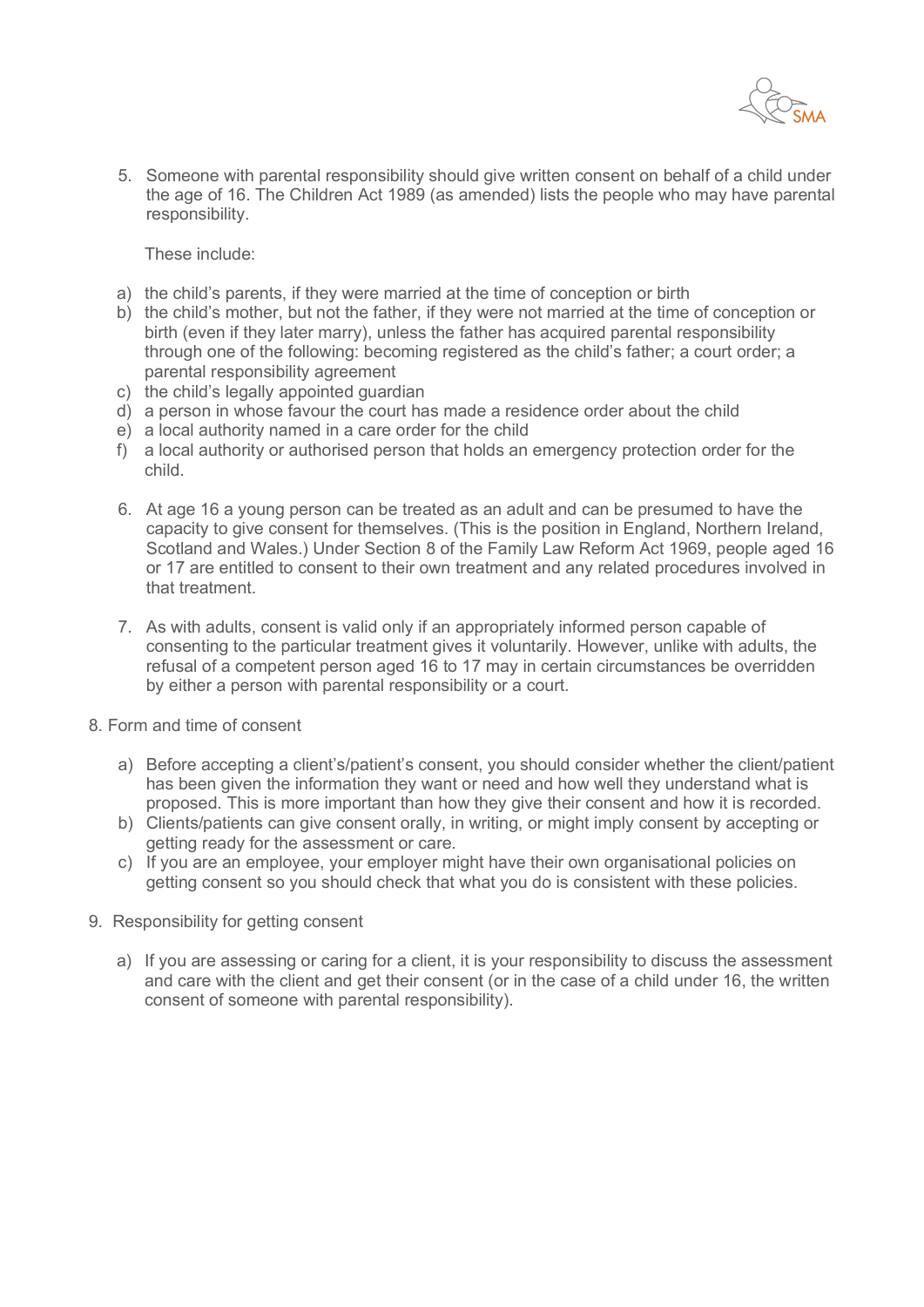

## **Respecting clients'/patients' decisions**

You must respect clients'/patients' decisions.

#### **Guidance**

1. If you disagree with a client's/patient's decision

- a) Clients/patients have the right to make their own decisions, even if you think they are wrong. There may be times when you think a client's/patient's decision is irrational or wrong. If this happens, you can explain your concerns clearly to the client and outline the possible consequences of their decision. You must not, however, put any pressure on a client to accept your advice.
- b) Competent adult clients/patients are entitled to refuse assessment and care, even where the care could benefit their health and wellbeing.
- c) Clients/patients have the right to refuse to be involved in teaching and research. If this happens it should not adversely affect the care you provide.
- 2. Mental incapacity
	- a) Someone can make a decision on behalf of an adult only under the circumstances defined by law.
	- b) England and Wales − Section 1 of the Mental Capacity Act 2005 sets out five statutory principles that apply to any action taken and to decisions made under the Act. The Adults with Incapacity (Scotland) Act 2000 provides ways to help safeguard the welfare of people aged 16 and over who lack the capacity to make some or all decisions for themselves, because of a mental disorder or inability to communicate. It also allows other people to make decisions on their behalf. In Northern Ireland there is no primary law covering capacity, so decisions need to be made following 'common law'.
	- c) If a previously competent client/patient has refused certain methods of assessment and care while they were competent, these decisions should be respected if that client then becomes incompetent.

#### **Providing access to client records**

You must give clients/patients access to their personal records according to the rights the law gives them.

#### **Guidance**

The General Data Protection Regulation 2016 sets down the right of access that individuals have to personal records that are held about them. This includes the time limits for responding to a request for access.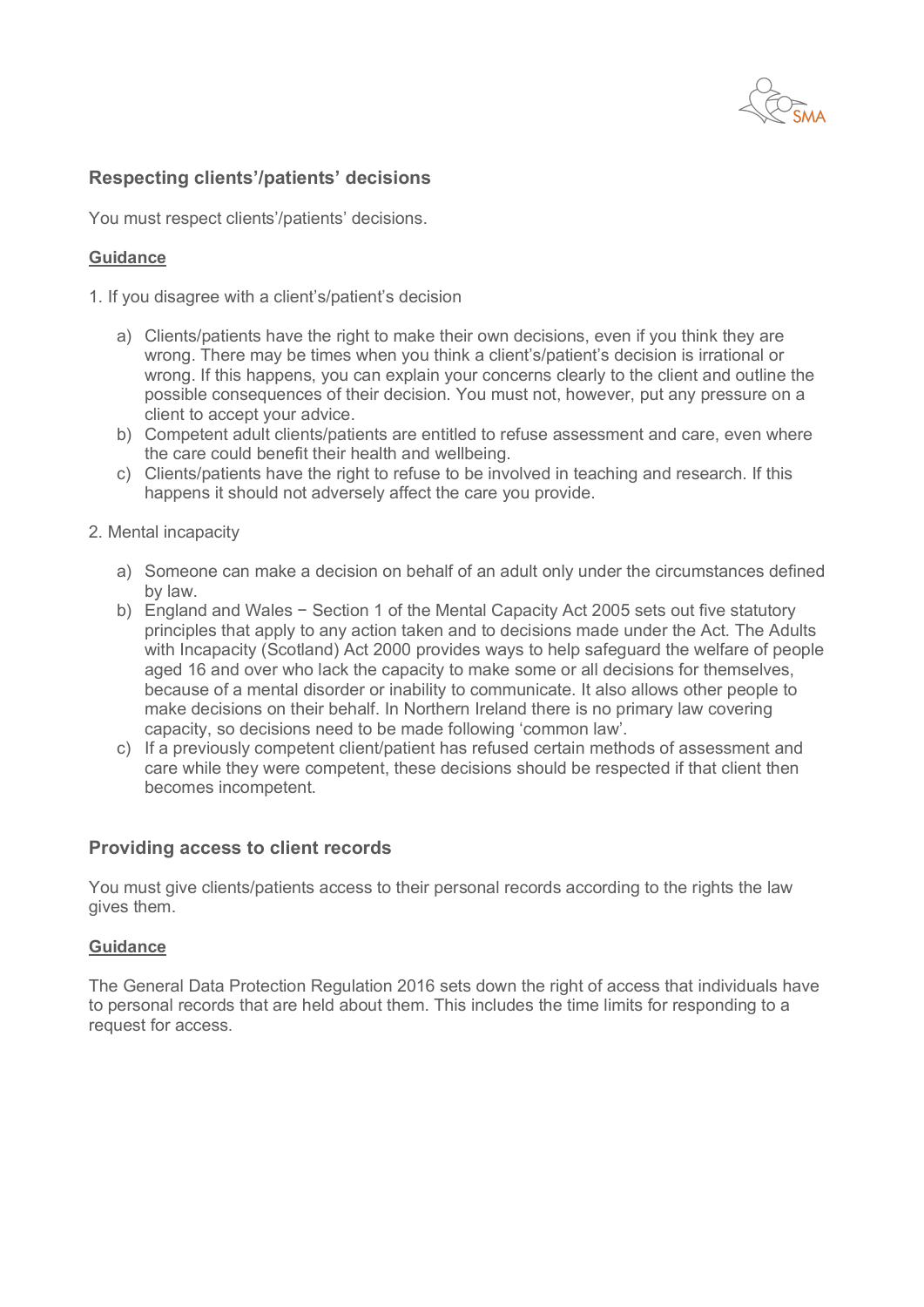

## **Maintaining client records**

You must keep client/patient records that are legible, attributable and truly represent your interaction with the client.

#### **Guidance**

1. Client/patient records include information such as:

- a) the client's/patient's personal data
- b) the case history of the client/patient
- c) the client's/patient's consent to assessment and care, or in the case of a child under 16 the consent of someone with parental responsibility
- d) the assessment and reassessment of the client's/patient's care needs (including the outcomes of further investigations)
- e) the rationale for care
- f) the initial and reviewed plans of care for the client/patient
- g) the care provided to the client/patient (including any advice given face to face or over the phone)
- h) copies of correspondence

2. 'Attributable' means that it should be clear who has created, updated or amended a particular record.

## **Safekeeping of client records**

You must keep client/patient records safely and in good condition for eight years from the date of the client's last visit to you or, if the client is a child, until his or her 25th birthday, or 26th birthday if the client was 17 when the treatment ended. You must arrange for client/patient records to be stored safely when you close down your practice, or in case you were to die before this.

#### **Guidance**

- 1. Storage of client/patient records while you are practising
	- a) The 'eight years' requirement is in line with those that cover general NHS hospital records and other forms of health records. The reason for this is to make sure that the client/patient can have access to their recent health records and to protect you if any complaints are made.
- 2. Storage of client/patient records when you have finished practising
	- a) You are responsible for making sure that client/patient records are kept safe when you finish practising or in case you were to die before this, unless you have entered into a contract that gives an organisation or another healthcare professional this responsibility. If the responsibility is yours, it is recommended that:
		- I. you make provision in your will for the safe storage of clients'/patients' records. These can then be released to a client/patient or their legal representative on production of the written authority of the client/patient
		- II. when you close your practice, you publicise the arrangements that you have made to keep the records safe so that clients/patients know how to obtain their records if they want to.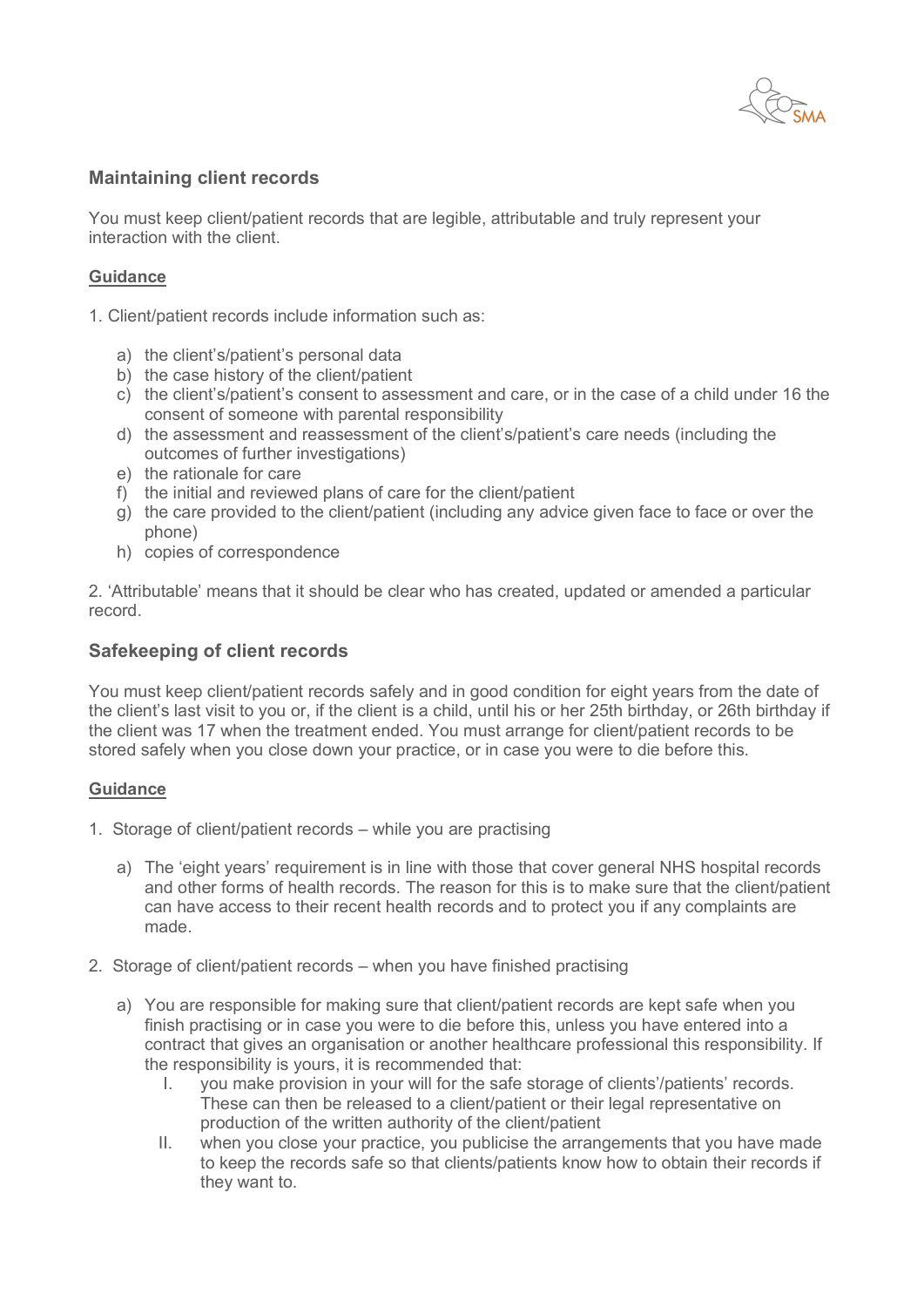

#### **Refusing to continue client care**

You must have clear justification for refusing to continue a client's/patient's care and you must explain to the individual how they might find out about other healthcare practitioners who may be able to care for them.

#### **Guidance**

- 1. You are free to decide who you accept as clients/patients.
- 2. Acceptable reasons for refusing to continue a client's/patient's care include, for example:
	- a) if the individual is aggressive or violent
	- b) if the individual is putting you or your colleagues at risk
	- c) if the individual is constantly questioning your professional judgment or acting against your advice
	- d) if the individual is affecting your overall client/patient base or other clients/patients
	- e) if the individual has become reliant on specific forms of care that are not promoting their health and wellbeing.

#### **Advertising your work or practice**

You or anyone acting on your behalf must use only factual and verifiable information when advertising your work or practice. You must keep in mind that the best available research evidence, while appropriate for Evidence Based Practice, may not be of a sufficient standard to substantiate claims you may make in your advertising. Advertising must not:

- a) break the law, including Section 4 of the Cancer Act 1939
- b) make unsubstantiated claims
- c) abuse the trust of members of the public
- d) exploit their lack of experience or knowledge about health matters
- e) instil fear of future ill-health
- f) mislead
- g) put pressure on people to use your services
- h) bring the profession into disrepute.

#### **Use of titles and qualifications**

You must not use any title or qualification in a way that may mislead the public about its meaning or significance, or to claim you are better than other registrants or practitioners.

#### **Guidance**

Specifically, if you use the title 'Doctor' in writing (such as on business stationery, on practice nameplates or in advertising) or when talking to clients, you should make it clear that you are not a registered medical practitioner (unless you hold dual registration with the General Medical Council).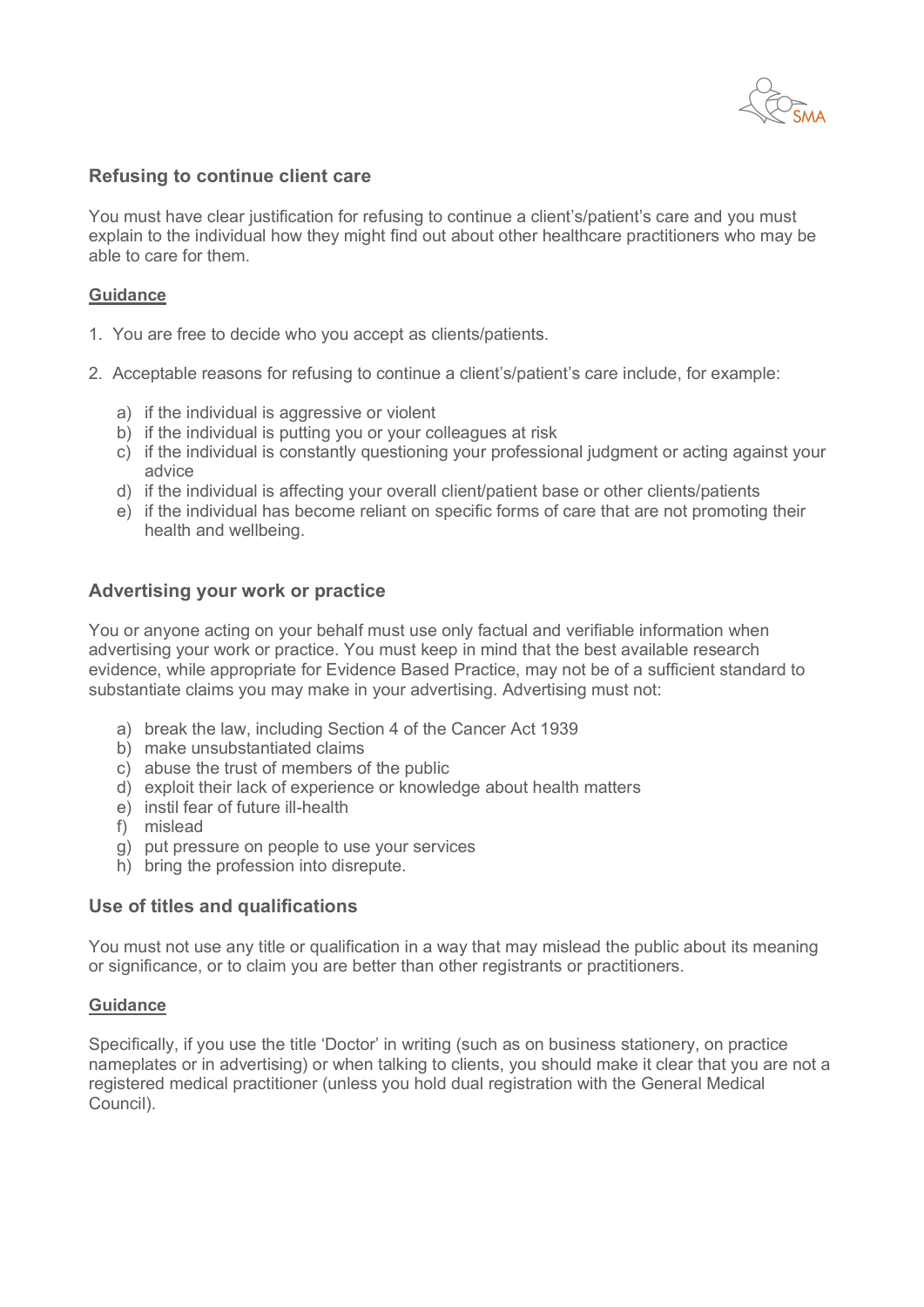

## **Conflicts of interest**

You must act in your clients'/patients' best interests when assessing them, making referrals, or providing or arranging care. You must not ask for or accept any inducement, gift or hospitality which may affect, or be seen to affect, the way you treat or refer clients/patients.

## **Financial records**

You must keep sound financial records and keep to relevant law.

#### **Guidance**

Law will include that covering income tax and value added tax (VAT).  $C<sub>7</sub>$ 

#### **Managing complaints**

You must have a written complaints procedure in your practice which is easily accessible to clients/patients.

You must deal promptly and fairly with any complaint or claim made by a client/patient. E5

#### **Your own health and wellbeing**

You must get and follow proper advice about whether or how you should modify your own practice when clients/patients may be at risk because of your own mental or physical health.

You must manage and deal with risks to health and safety in your work environment and keep to health and safety laws.

You must assess and manage infection risk.

#### **Guidance**

1. The risks of infection are relatively low in the practice of complementary/soft tissue therapies. However, they do exist because of the different members of the public who will be visiting your practice and being cared for by you.

2. The measures that will help you to reduce the risk of infection include: hand washing; providing fresh towels and paper bench covers for each client/patient; using and disposing of 'sharps' safely.

3. Public Health England (similar bodies in Scotland, Wales and Northern Ireland) and Environmental Health Officers (EHOs) are the appropriate bodies to contact about communicable diseases and infection control. Depending on the situation and local circumstances, they may advise you to use specific control measures to prevent or check the spread of disease or infection.

4. Communicable diseases are diseases that can be passed (transmitted) from one person to another. Infection control is the different methods and strategies used to reduce or prevent infections and their transmission.